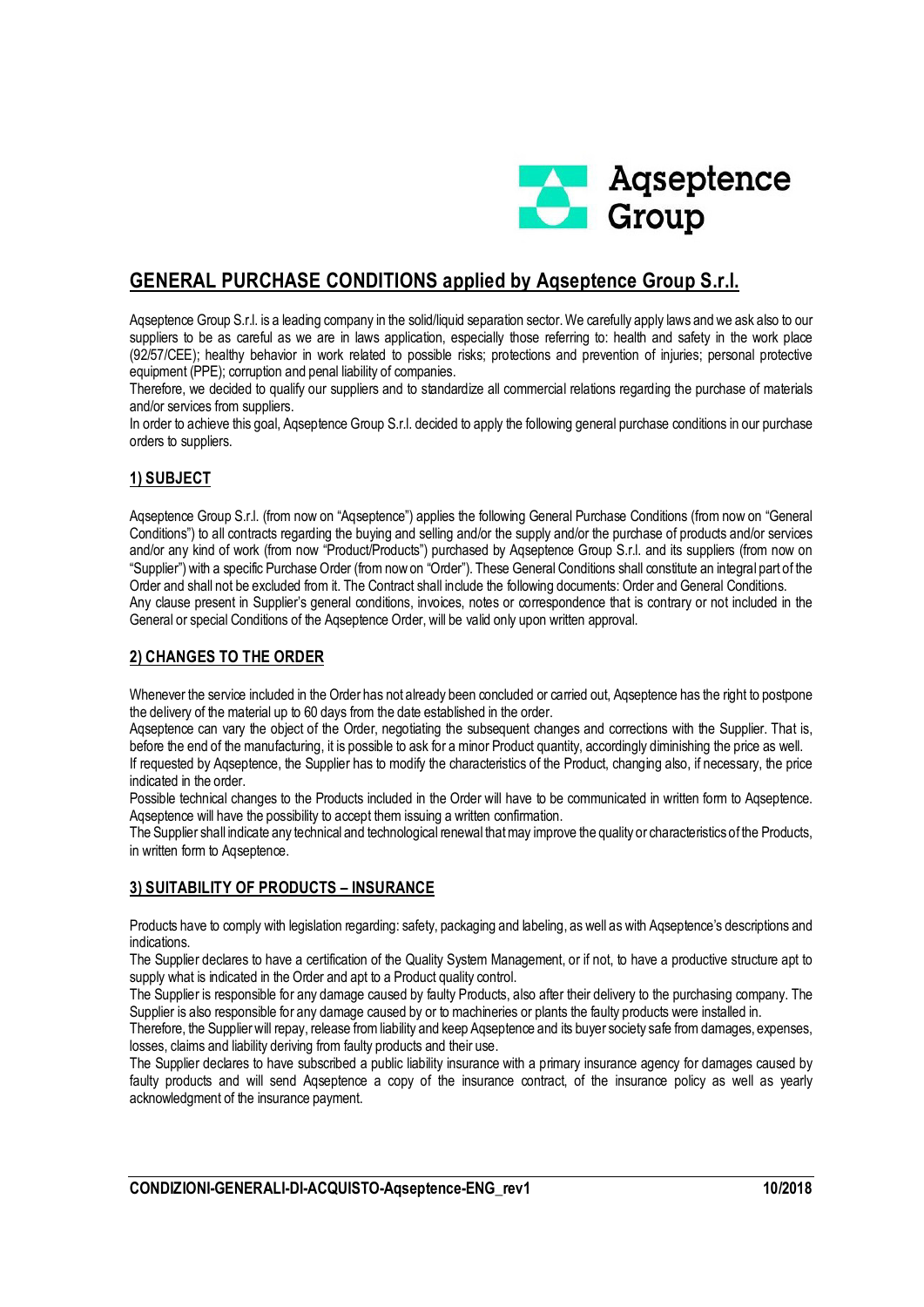#### **4) TECHNICAL INFORMATION, DRAWINGS, KNOW-HOW, INSTRUMENTATION AND MATERIALS. NON-DISCLOSURE OBBLIGATION**

All technical or technological documentation, specifications, indications and technical solutions, know-how, drawings, models and/or samples Aqseptence gives, communicates or makes available to the Supplier remains Aqseptence's exclusive property and can only be used for product manufacturing. The Supplier is not allowed to use the above mentioned material for supplying to other parties.

If Agseptence has to make available instrumentations and/or molds to the Supplier, the Supplier is not allowed to use them for any other party's supplying, unless Aqseptence does not communicate otherwise. Instrumentation and molds will be handed with an agreement of free loan for use that will be registered by and at the expense of Aqseptence.

The Supplier will have to follow these indications:

- (a) It is not allowed to duplicate or copy what is received from Aqseptence, if not authorized in written form;
- (b) It is compulsory to mark as property of Aqseptence the material received, even if Aqseptence did not mark it;
- (c) It is compulsory to take care of what was received from Aqseptence and to use it with all due attention, providing at the Supplier's expenses the necessary maintenance operations and, if needed, a proper insurance.
- (d) It is compulsory to allow Aqseptence representatives to control the preservation and usage of the material during regular working time;
- (e) It is necessary to urgently report to Aqseptence any eventual break and subsequent extraordinary reparation and necessary substitutions of parts. Aqseptence will be responsible for any decision and expenses related to extraordinary maintenance operations, unless the damages are due to accidents, negligence or other causes imputable to the Supplier. If this is the case, all the expenses will be paid by the Supplier.
- (f) It is forbidden to take the material out from the Supplier's premises, unless respecting the limitation of what has been authorized by Aqseptence;
- (g) Only instructed and properly trained staff is allowed to use the instrumentations and/or molds, and generally speaking any property of Aqseptence. The above, also in due respect of 92/57/CEE

In any case and upon a request in simple form by Aqseptence, the Supplier undertakes to give immediately back all the materials received from Aqseptence, including copies of the documents and without any exception. All possible exceptions are excluded by the present conditions.

Any information the Supplier may obtain from Aqseptence will have to be treated as confidential and therefore protected by a Non-disclosure agreement. The Supplier will not disclose or share the content of such information to any third party. Moreover, the Supplier will guarantee the respect of the same non-disclosure agreement also for its employees, partners, and any other person having access to the above mentioned information.

After the expiration of the contract with Aqseptence, the Supplier and its employees, partners and any other person having access to the above mentioned information will be bound to the same confidentiality during five (5) years, regardless any social name or ownership change of the Supplier.

#### **5) PRODUCTION**

The production of materials based on drawings, models, samples or with molds, etc. received from Aqseptence shall be limited from the Supplier only to the ordered quantities and therefore the Supplier commits himself to destroy the eventual excess and/or waste.

The Supplier acknowledges that the manufacturing and sale of surplus material is illicit, whether it is used for the production or as spare parts or as accessories of any type. The above is valid both if these materials are manufactured or sold with reference to Aqseptence name, trademark or logo, and if this trademark or logo does not appear on the materials.

#### **6) WASTE DISPOSAL**

Pursuant to European legislation and to the regulations in force, holding, disposal and removal of waste generated by work activities is at Supplier's charge and he will be fully responsible for its management, indemnifying and holding Aqseptence harmless from any liability related to it. In any case, the Supplier undertakes to provide Aqseptence with a copy of the documents proving waste disposal and its procedure.

#### **7) TERMS and DELIVERY**

All terms indicated in the order are always in favor of Aqseptence, unless otherwise agreed. Aqseptence will qualify its Supplier also in accordance with the delivery terms, as more generally indicated in article 13.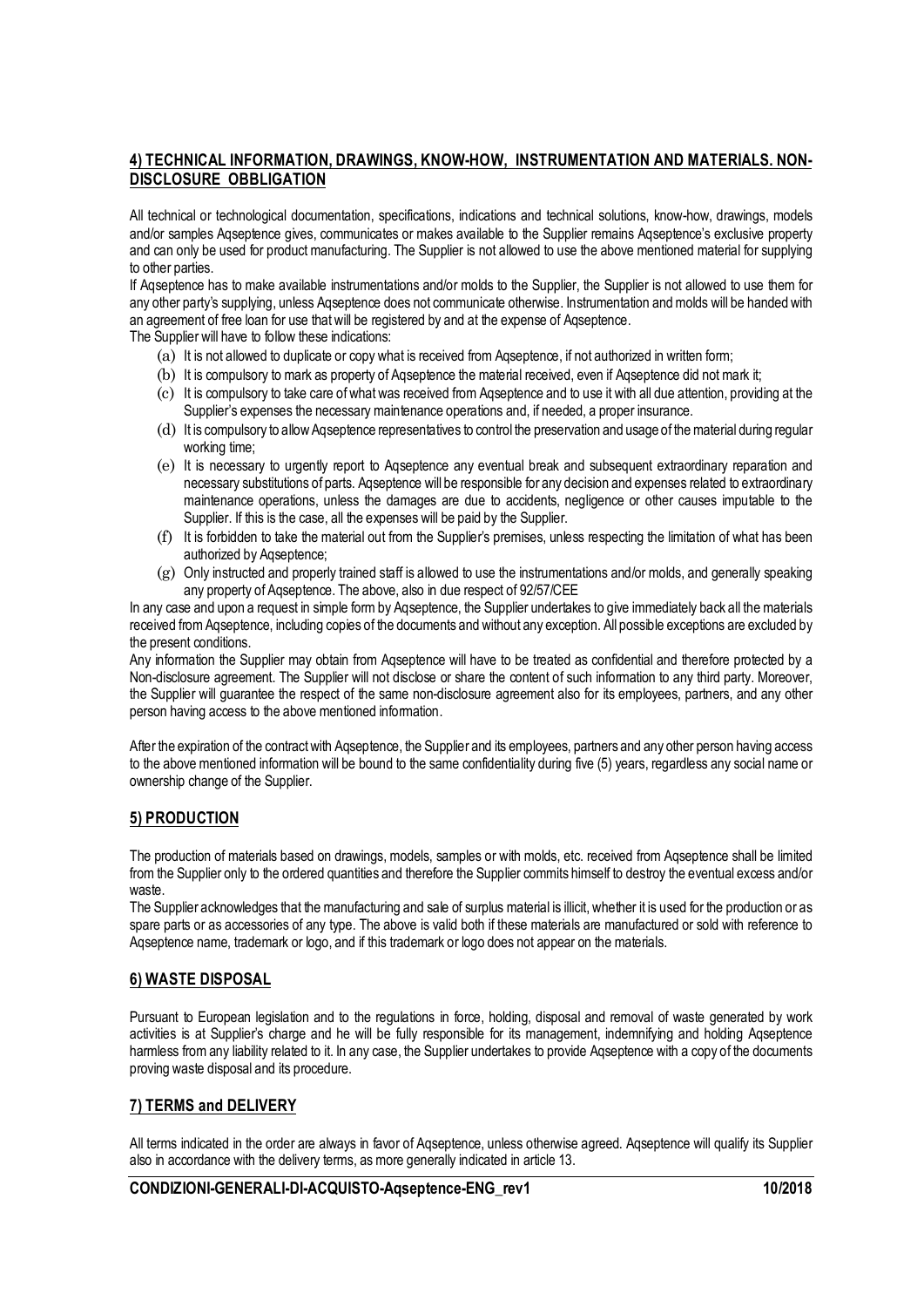From now on delivery terms are always agreed as essential and mandatory, so that Aqseptence always has the right to reject the Goods dispatched later than the agreed timeframe and without the need for further clarification to the Supplier. Any incomplete delivery or the delivery of Product non-conforming with the provisions of the Order is considered to be not timely. Except in the case that the delay by the Supplier results from documented cases of force majeure, Aqseptence reserves the right to cancel the order, without prejudice to any compensation for damages.

### **8) TRANSPORT TERMS**

If not otherwise agreed in written, the products are delivered at Aqseptence premises - DAP (Delivered At Place). Packing shall be appropriate for the supplied material and for the foreseen mean of transport, therefore all damages for faulty packing will be at Supplier's charge, if the agreed good delivery is FCA (Free Carrier) as well.

### **9) TRIAL – DELIVERY**

The delivery or payment of the Product does not implicitly include its acceptance by Agseptence. Agseptence will evaluate the Product's quality, conditions as well as verify the documentation accuracy within thirty (30) days from the arrival of the Product. The material that will not be accepted after trial or that will result to be in surplus, if it is not kept, will be returned to the Supplier with FCA delivery terms (Free Carrier).

Aqseptence will only consider the verified weight and quantity of the Product. The discard relating to the material supplied for manufacturing purposes will have to be repaid by the Supplier. If Aqseptence will have to autonomously repair any faulty material for timing reason, it will be previously communicated and the subsequent costs will have to be repaid by the Supplier. The discards sent back to the Supplier will have to be replaced within a maximum of thirty (30) days, counting from the first delivery date.

According to Italian legislation, also in the above mentioned cases, Aqseptence has the right to suspend payment until the Order is fulfilled.

### **10) GUARANTEE**

With the execution of the Order, the Supplier guarantees that Products are free from any defect or fault of material, manufacturing and functioning for a period of twelve (12) months from the start up, and in any case no more than thirty-six (36) months from delivery date. During the Guarantee validity period, the Supplier will have to repair and/or replace, at its own expenses, all the parts that for whatever reason result to be faulty or that do not comply with what was requested by Aqseptence. For the repaired or replaced parts an equal period of guarantee will begin from their start-up.

Upon Aqseptence request, the Supplier will have to intervene without any delay at Aqseptence' s premises or at the end user's premises in order to carry out the necessary reparations and/or replacement actions.

The Supplier will be liable, both in a civil and penal court, for any law or legislation violation. The Supplier will hold Aqseptence harmless from all economic consequences of such violation, without any exception. The Supplier will also refund to Aqseptence the amount that the latter may be forced to pay as a sanction or monetary penalty.

The Supplier will have to reimburse any damages suffered by Aqseptence or that Aqseptence will have to reimburse to the final client if the Product does not comply with the Order or with the expected use.

If any legal proceeding is brought against Aqseptence for any reasons (including product liability) or if Aqseptence is contested for law violation because the Product supplied is faulty, non-compliant or non-reliable, the Supplier will be compelled to hold Aqseptence harmless and to reimburse any eventual damage suffered by Aqseptence.

Should Aqseptence be compelled to or decide to retire the Product from the market for manufacturing fault, the Supplier will have to take charge of Aqseptence' s costs.

### **11) PRICES**

The unit price of the Order material is fixed therefore not subject to any increase or decrease, regardless of the materials price changes, manpower cost or other or the exchange rate fluctuations of the foreign exchange, that may arise during its execution.

### **12) RIGHT OF INSPECTION-AUDIT-CONTROLS**

Excluding the assumption of direct or indirect responsibility by Aqseptence, at any time the Supplier gives the right to Aqseptence's staff to access and inspect its facilities and equipment in order to allow to perform the checks considered necessary. Aqseptence personnel will verify the quality of raw materials, of production processes and finished products, as well as their compliance with contract specifications.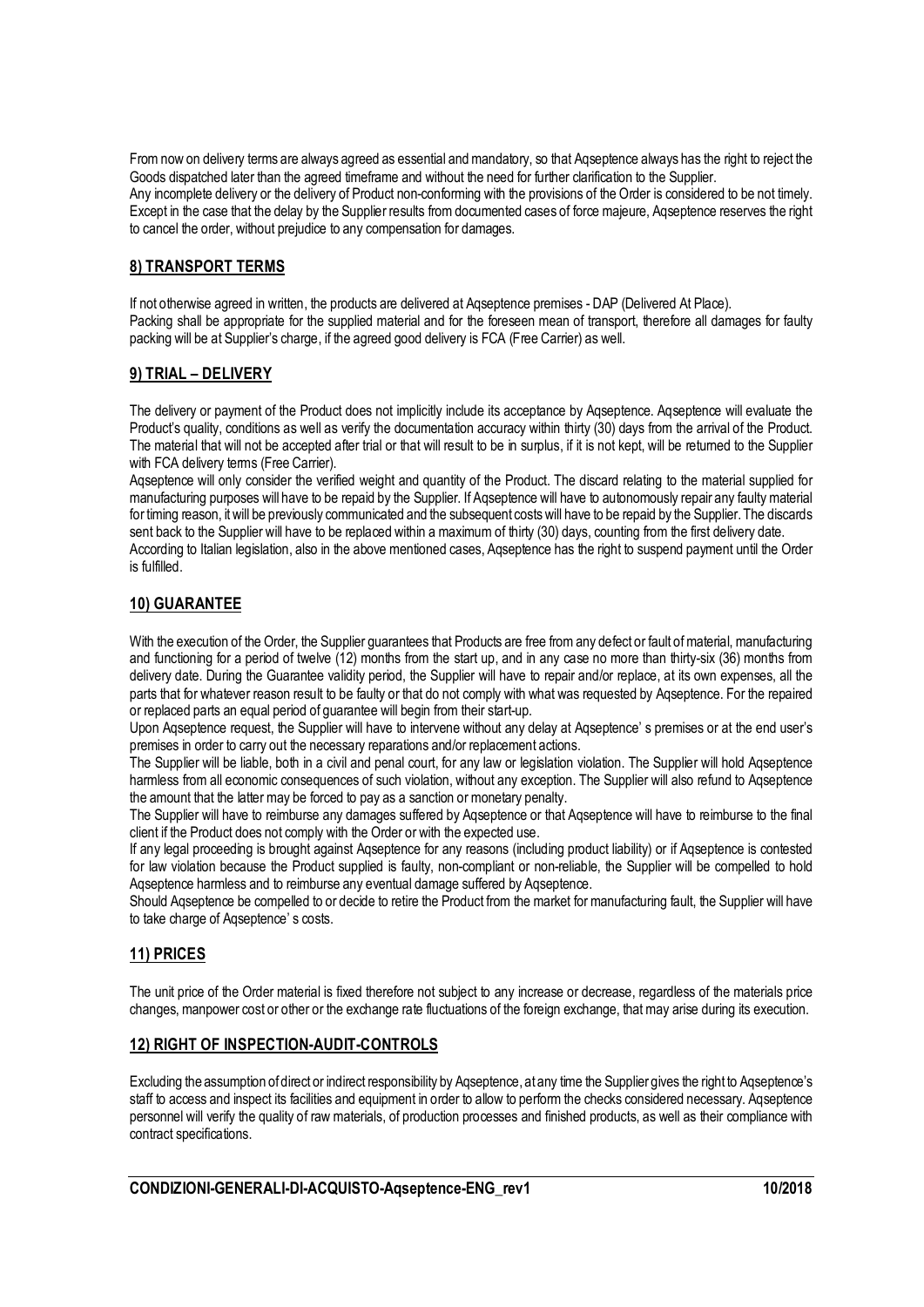In addition, with the exclusion of the assumption of any direct or indirect liability, Aqseptence reserves the right to check at any time the general respect of the accident prevention regulations, as indicated in the reference documentation and the best available technology in the safety field.

The Supplier recognizes to every audit company and to any regulatory authority appointed by Aqseptence the right to access, review and inspect its premises and any documentation that relates to the service, job, work or supply and to the Supplier's obligations foreseen by the General Conditions or the Order. If the Audit is carried out by the audit firm appointed by Aqseptence, it will report to Aqseptence only the main information about the compliance with the conditions of the law and of the General Conditions. It is understood that Aqseptence, if uses audit firms, is committed to ensure that the company signs a confidentiality agreement. During the Audit, the Supplier undertakes to give access both to its commercially sensitive information and to the information of its sub-contractors or the subcontractors involved in the performance of the Order. The Supplier will also provide all the cooperation and the assistance required during the usual office hours, provided that Aqseptence is committed to ensure that any auditor or any other person to whom it is given access to the Audit, will observe the rules of safety and try not to disturb the Supplier's activities. Aqseptence will bear the Audit and monitoring costs as set forth in this Article.

The Supplier accepts that Aqseptence has the right to suspend the work should any violation or breach of the rules be observed, without any burden for Agseptence and without prejudice to any compensation for damages.

#### **13) SUPPLIER'S QUALIFICATION**

Aqseptence is implementing procedures to monitor the performance of its suppliers in order to achieve a continuous improvement of its purchases. The Supplier undertakes to cooperate with Aqseptence as far as such operations are concerned and to provide all the information required by Aqseptence relating to the contractual relationship established by the Order.

#### **14) WORK SAFETY**

From now on, the Supplier guarantees to comply with the regulations regarding health and safety in the workplace, pledging to keep up-to-date. In particular, the Supplier guarantees the observance of the rules of conduct in force in the workplace and to be endowed with the minimum PPE (safety shoes, high visibility vest, gloves, helmet etc..).

Therefore, the Supplier guarantees that Aqseptence:

a)the salary established by the provisions of the contract in force for the respective categories shall be paid to staff and the employees;

b)insurances relating to accidents at work, third party liability and products suitable overall limit and companies of primary importance have been contracted;

c) all the instructions are carried out and all the devices and measurements to avoid personal injuries and damages to properties are adopted;

d) the regulations for environmental protection and waste management are respected.

The Supplier assumes full responsibility for the proper fulfillment of contractual obligations, pension and insurance for its staff, assuming other-yes any liability for any damages or injury caused by its staff in the performance of the service and since now agrees to hold harmless Aqseptence from any claim for compensation.

### **15) SOCIAL SECURITY, TAXES AND VAT**

The Supplier guarantees to pay taxes in due form and time, according to the law. The above including: tax contribution for employees' salary, social security contributions, mandatory social security contribution for industrial accidents and occupational disease of employees and partners, VAT. All the above is according to the law. The Supplier will hand Aqseptence a copy of the relevant documentation within three (3) days from the request. Aqseptence is entitled to interrupt any relation, including pending payments, with the Supplier until the Supplier regularizes its position.

### **16) PROHIBITION OF SUBCONTRACTING AND SUB-SUPPLYING**

For the manufacturing of what is included in the Order, subcontracting or sub-supplying are not allowed.

Upon Supplier's request, exceptions may be agreed on. Any exception will have to be included in the Order. The Supplier will have to previously give all the details regarding the subcontracting or sub-supplying. In this case, all the obligations of the Supplier will have to be considered as valid also by the subcontractor or sub supplier. The payment will be authorized after the Supplier has provided the documentation demonstrating that laws on subcontracting have been abided.

The subcontractor or sub supplier will have to respect all the regulations regarding work safety and all the regulations and law that Aqseptence requires to be respected as well. The Supplier is liable for any non-fulfillment of the subcontractor or sub supplier and he will have to control and coordinate subcontractor and sub supplier.

**CONDIZIONI-GENERALI-DI-ACQUISTO-Aqseptence-ENG\_rev1 10/2018**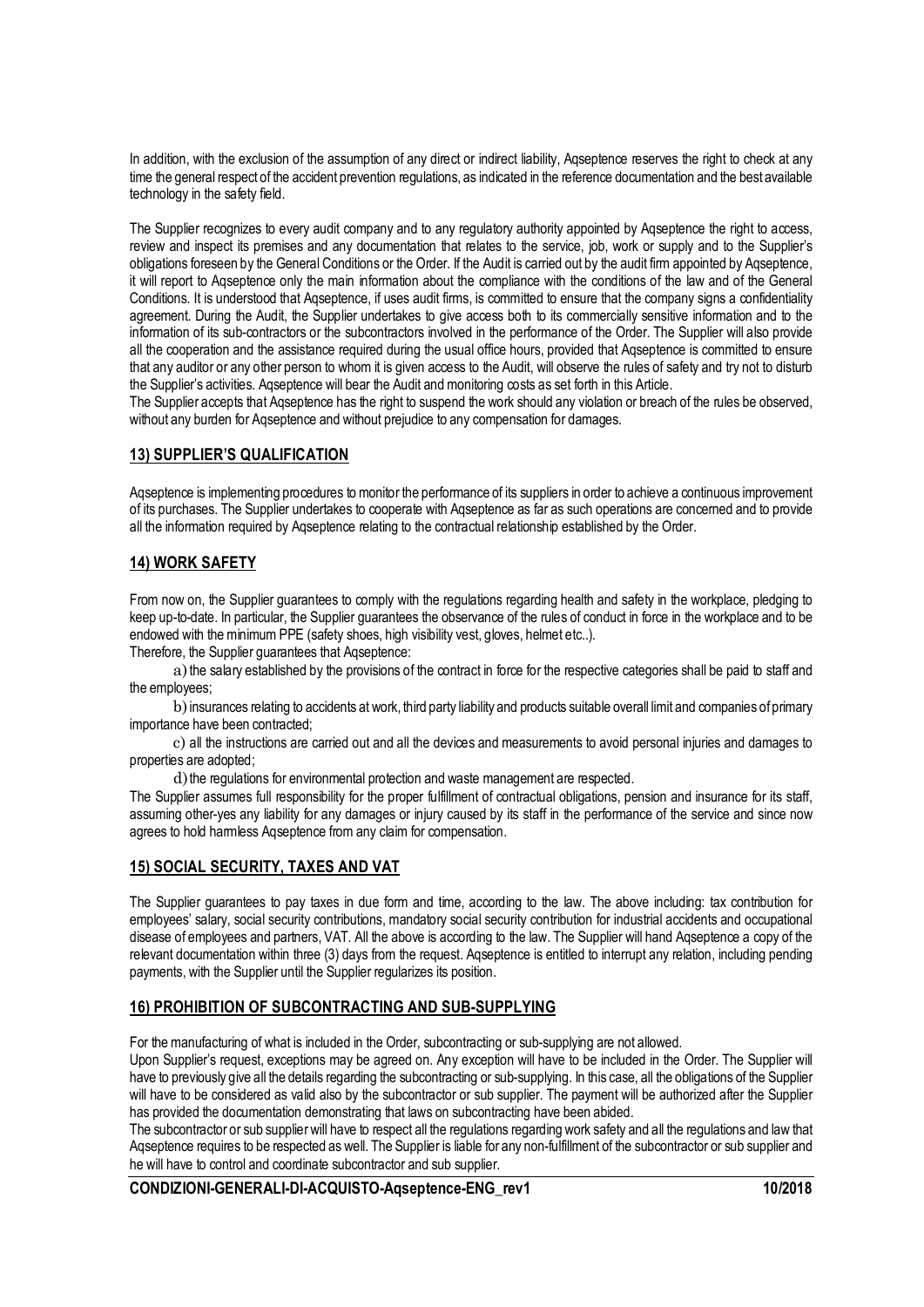The Supplier will hold Aqseptence harmless from any liability and also declares to be the one and only responsible for Aqseptence, also as far as the sub contracted products or works are concerned.

It is agreed that the Supplier will choose the subcontractor or sub supplier after an in-depth analysis of subcontractor' organization structures, employees, skills and relevant experience in the sector, respect of the law and obligations regarding the activity and services of the subcontract or sub supply.

### **17) TRANSFER OF DEBT PROHIBITION**

It is forbidden to transfer the debt deriving from the Order to any third party, nor can be delegated in any form.

#### **18) ANTI CURRUPTION STANDARD**

Aqseptence is very careful about anticorruption standards respect. The Supplier declares to know and respect the relevant laws, where anticorruption measures are implemented in order to prevent and fight corruption and illegality in public administration. Moreover, Aqseptence has its own Code of Conduct which the Supplier signed. Therefore, the Supplier is bound not to act in violation of the Code of Conduct or of the law in order to prevent frauds, corruption, crime, money laundering and terrorism.

#### **19) INFORMATION PURSUANT TO LEGISLATIVE DECREE GDPR 2016/679**

Aqseptence Group srl, with registered office in via Lanfranco Gessi, 16 Lugo (RA), acting through its legal representative Mr. Rosario Eduardo Tagliavini, as the Owner of the processing of personal data, informs that, according to the REGULATION (EU) 2016/679, the personal data you provide will be processed for the following purposes:

- for inserting personal data in the company databases;
- for accounting and fulfillment of accounting, insurance, contractual, financial and credit protection obligations;
- for the management of receipts and payments;
- for fulfillment of obligations provided by the civil and tax law, by regulations, by community legislation.

The legal basis that justifies the processing is the fulfilment of statutory and contractual obligations.

These purposes are pursued in accordance with the principles of correctness, lawfulness and non-excessiveness in relation to the purposes, and in compliance with principles of the law on the protection of data privacy.

Therefore, the Owner might communicate your data to all physical and legal persons (legal consultancy agencies, administration and tax agencies, auditing firms, couriers and freight forwarders, data processing centers, etc.) in cases where communication is necessary for the above mentioned purposes, to banking institutes for the management of receipts and payments and to our employees specifically appointed for the related tasks.

The data, except for legal obligations, will not be disclosed without your explicit consent. The provision of data is mandatory because data are essential for the performance and management of the work relationship. In case of refusal to provide the data, it will not be possible to carry out the work relationship and the related contractual and legal obligations.

In cases when the owner intends to process your personal data for other purposes than those for which they were collected (for example, processing with secondary purposes of promotional, advertising or marketing nature such as sending via email, post, SMSs, newsletters of commercial communications and/or advertising material regarding products or services offered by the Owner), any processing related to the above mentioned purposes will be preceded by new statement and submitted to the interested party's consent.

We also inform you that all the data collected will not be subject to any automated decision-making, except for the company website, where profiling cookies are present for which the provision of consent is required. The processing of personal data takes place primarily through the use of electronic and/or information technology tools and technical and organizational measures in order to ensure the security and confidentiality of the data.

Your data may be stored both in computerized form or on paper, as well as on any other type of support considered most suitable for processing.

The owner guarantees that the data you provide will not be disclosed to non-EU countries and/or international organizations except for contractual purposes and to fulfil obligation ensuring the data transfer in non-EU countries in compliance with the applicable legal provisions. The data processing owner clarifies, on the basis of the Register of processing activities, the cases in which data to non-EU countries or to international organizations are to be transferred. Data are kept for a period not exceeding the achievement of the purposes for which they were processed (for example, 10 years for documents relating to the accounting dept). Once the retention period has expired, the data will be properly destroyed or made anonymous.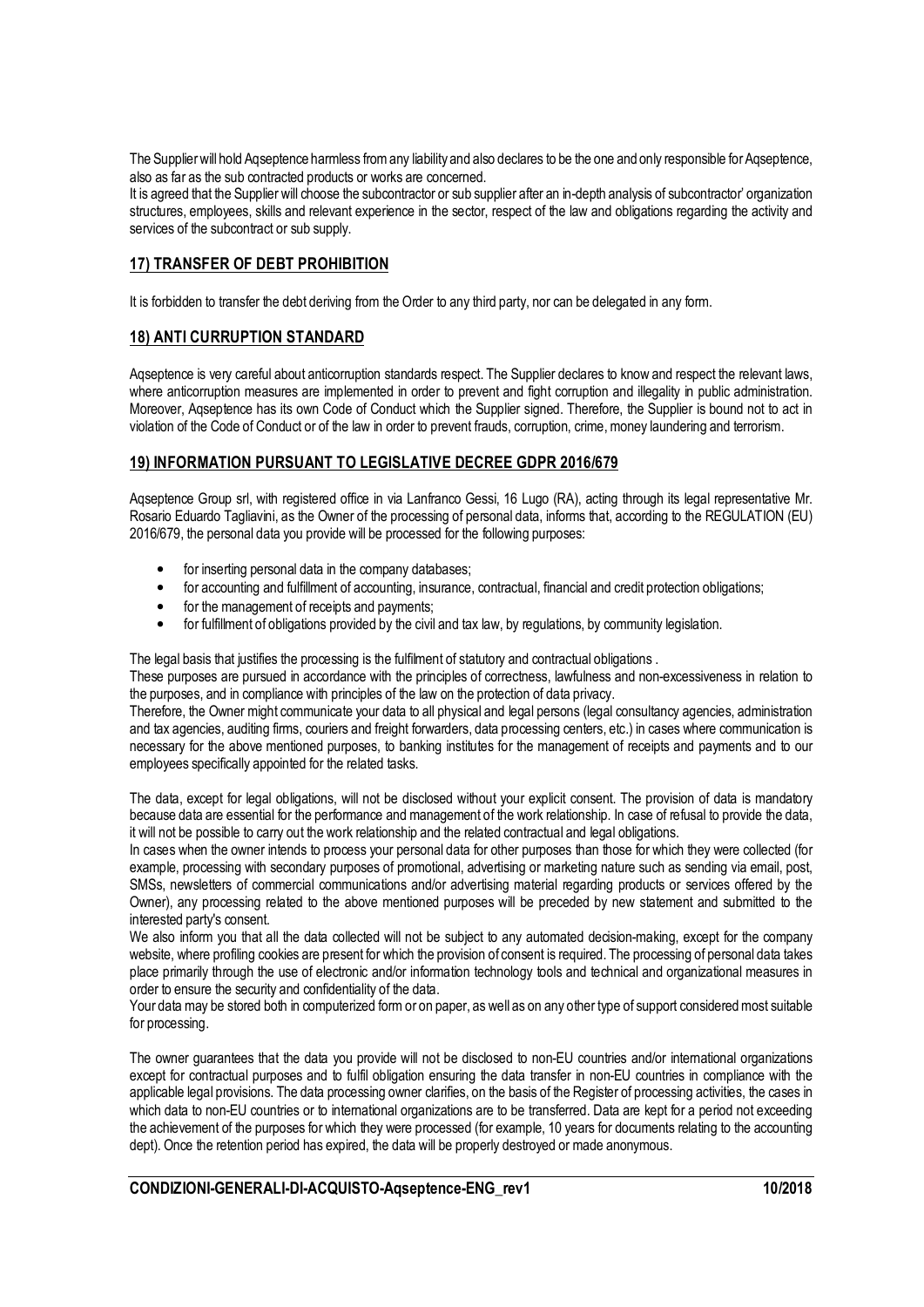The purpose, legal basis, categories of recipients and retention period for the data relating to the individual processing is specifically indicated in the Register of processing activities that can be consulted upon request. The interested party has the right to:

- access personal data (for example, to obtain a copy or to know where they were made available);
- obtain the correction or cancellation of the data or the limitation of the processing that concerns him;
- oppose the processing;
- the portability of data (for example, to receive data in a structured format, commonly used and readable from an automatic device);
- withdraw the consent (except the cases when the processing is necessary to fulfill legal obligations) at any time without prejudice to the lawfulness of the processing based on the consent given prior to the revocation;
- propose a complaint to a Supervisory Authority (Privacy Authority, email address: urp@gpdp.it).

Please note that in order to comply with the Regulations, the Company has set up an integrated privacy system identifying as Managers of the Processing the persons in charge listed in the processing activity Register. This Register is kept and appropriately updated at the registered office of the Owner of the processing. For further information and/or for the exercise of your rights, please contact the owner of the processing, Aqseptence Group srl, with registered office in via Lanfranco Gessi, 16 Lugo (RA), Phone: 0545 20611, Fax: 0545 30358 email address: info.diemmefiltration.it@aqseptence.com.

### **20) EXPRESS TERMINATION CLAUSE**

The following are considered express termination causes of the Order or Contract:

- The Supplier becomes insolvent or undergoes a bankruptcy procedures, controlled

- administration or one of the other possible procedures included in Italian law r.d. number 267/42. In the last mentioned case, what is relevant is the presentation of the documents to the court, as indicated in Italian law d.l. 83/12, reserving the right to propose a composition with creditors.
	- The Supplier undergoes penal procedures, according to Italian Law ex lege n. 231/01.
	- Violation of Aqseptence Code of Conduct.
	- It is impossible for the Supplier to correctly manage its business.
	- In case of merger or incorporation of the Supplier with another society or company, or in case of substantial change of the Supplier's ownership, as indicated ex art. 2359 of Italian Civil Code.

Both parties agree that the violation of articles  $3 - 4 - 5$ , co,  $1^{\circ}$  -  $6 - 12 - 13 - 14 - 15 - 16$ , co,  $1^{\circ}$  - 17 - 18, co,  $2^{\circ}$  and 19, may be considered as a serious non-fulfillment. It may bring about the termination of the contract as well as the payment of a compensation for damaging Agseptence or any of its affiliate companies. The right to receive a compensation for the received damages is also considered.

In all the above mentioned cases, Agseptence will have the right to terminate (partially or completely) the Order and to terminate the Contract, by a written notification. Aqseptence will not owe the Supplier anything for the termination of the Contract or of the Order. Moreover, no other compensation granted to Aqseptence will be modified after Contract Termination, including monetary compensation for damages.

If the object of the contract include or implies the transportation of dangerous or toxic substances, and the Supplier is not qualified for their transport by national or regional authorization, Aqseptence has the right to terminate the contract.

### **21) COMMUNICATION**

In order to have more clarity in the relationship between the parties, it is agreed that any amendment, exception or addition to the present General Conditions, or to the Contract / Order, will be valid and enforced only if agreed upon in written form. No other way of communication is accepted. All written communications will have to be sent to the address indicated in the Order during the opening hours of Aqseptence.

### **22) APPLICABLE LAWS AND COMPETENT COURT**

The applicable law will be Italian law. For any dispute, the competent court will be the Court of Ravenna, Italy. No other court is accepted.

Pursuant to Italian Law art. 1341 e 1342 of the Civil Code I, the undersigned, as Supplier's representative, declare to approve the hereby listed articles indicated in Aqseptence Group Srl GENERAL PURCHASE CONDITIONS :